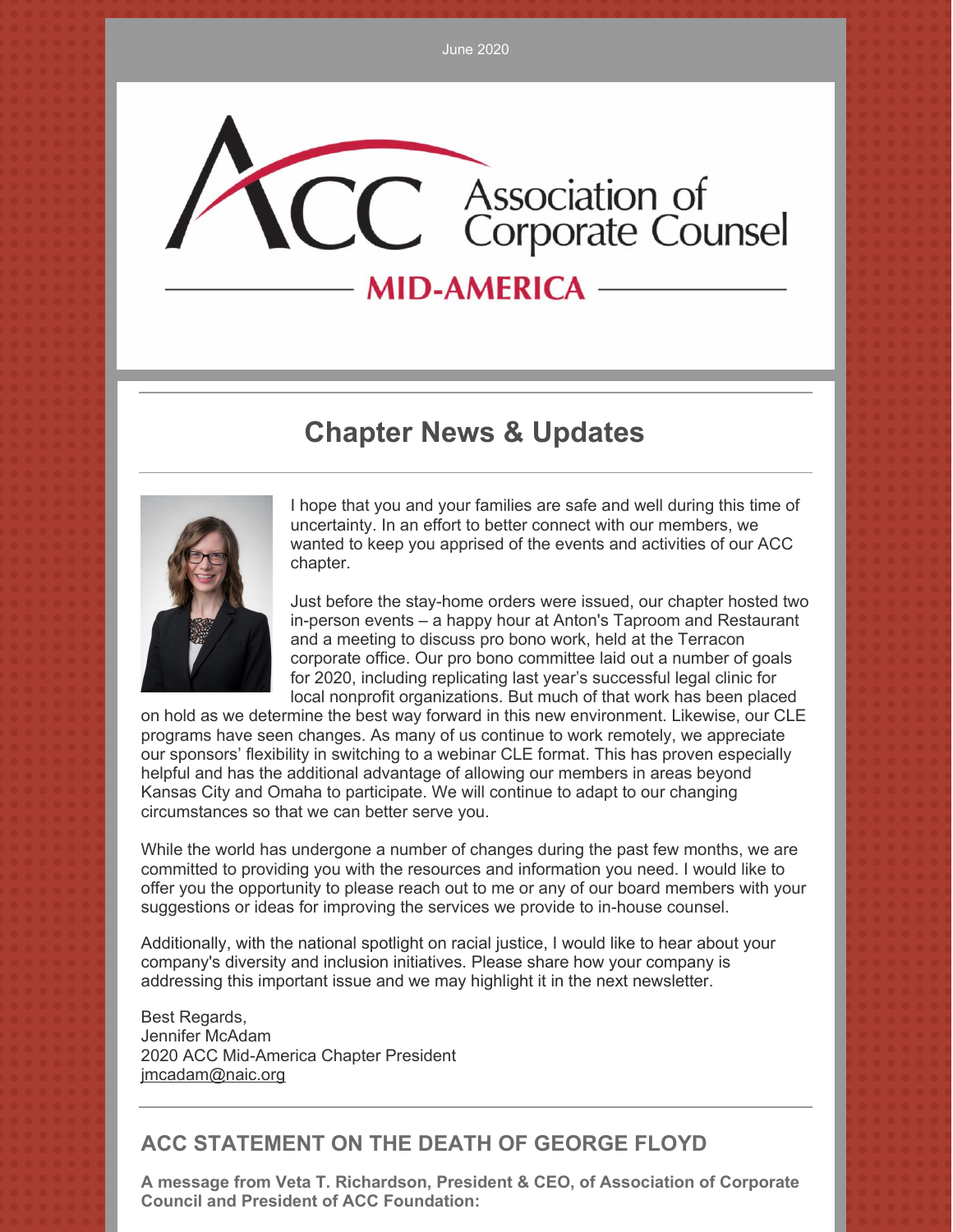In the face of a global pandemic, we have once again been tragically reminded of an even more pervasive threat which continues to afflict societies around the world — racism and social injustice. The past week in the United States has been especially brutal, as history repeated itself with the death of George Floyd, yet another unarmed African American man killed while in police custody in Minneapolis, MN. Not for the first time, we witnessed, on video, a police officer viciously take the life of a black man. Who among us could watch the video of George Floyd, pleading for the ability to simply breathe, and not feel repulsed and alarmed that any human being would be treated with such callousness, especially at the hands of those who are sworn to serve and protect us.

As an organization of in-house counsel, we rely on and uphold the laws of business, and the land, seeking to ensure equity and fairness "for all." Unfortunately, for far too long, people of color have not experienced the same sense of protection and fairness under the law. In fact, the exact opposite is true, as many communities of color have endured decades of disparity, and that experience has led to distrust of law enforcement and the legal system. Blatant discrimination is not and should not be tolerated in our companies and equally cannot be tolerated within our community. Lady Justice may wear a blindfold symbolizing impartiality, but the unacceptable reality for millions of people throughout the United States and around the world proves that we have much work to do to achieve this ideal.

To help bridge that divide, ACC joins with leaders in the corporate and legal communities worldwide to affirm with one voice that social injustice and inequality cannot and must not be tolerated. We must also make clear that any kind of discrimination, be it race, ethnicity, age, gender, sexual orientation, religion, or disability, has no place among supporters of a free and democratic society.

In the days ahead, we will work with our members and partners to establish opportunities for the in-house community to discuss and develop best practices and resources to promote racial understanding and diversity. However, our goal cannot be to just return to "business as usual" as the status quo is simply unacceptable. We must first come together as a society to acknowledge a history rooted in institutional racism, discrimination, and biases based on color, if we ever hope to institute real change to end this cycle of senseless violence and hate.

To that end, ACC is committed to going beyond the discussion. We are committed to identifying actions each of us can take to help make a difference within our communities. I look forward to working with you in the coming days and weeks. As CEO of this big, global, diverse association of corporate counsel, I will be calling on you to join together and lead. We can and we will build bridges. We are in this together.

#### **RECENT CHANGES IN CLE REQUIREMENTS**

Due to the COVID-19 pandemic, many states have updated their CLE reporting requirements for 2020.

**Kansas**- All CLE can be obtained online with a 6-hour cap on prerecorded programming. Both the compliance and reporting periods end on September 30. For additional information, please click [here](https://www.kscle.org/).

**Missouri**- All CLE can be done remotely. The compliance period ends on September 30 and the reporting period ends on October 31. For additional information click [here](https://mobar.org/site/MCLE/MCLE_Home/site/content/MCLE/My_MCLE.aspx?hkey=3816c777-d9e3-4ba7-90bf-6746680ce10c).

**Nebraska**- The Nebraska Supreme Court has temporarily suspended the rule that caps distance learning credits. For additional information, please click [here](https://supremecourt.nebraska.gov/nebraska-judicial-branch-emergency-status-information/orders).

#### **MEMBERSHIP SOCIAL**

In March, our chapter hosted a social event for our members at Anton's Taproom and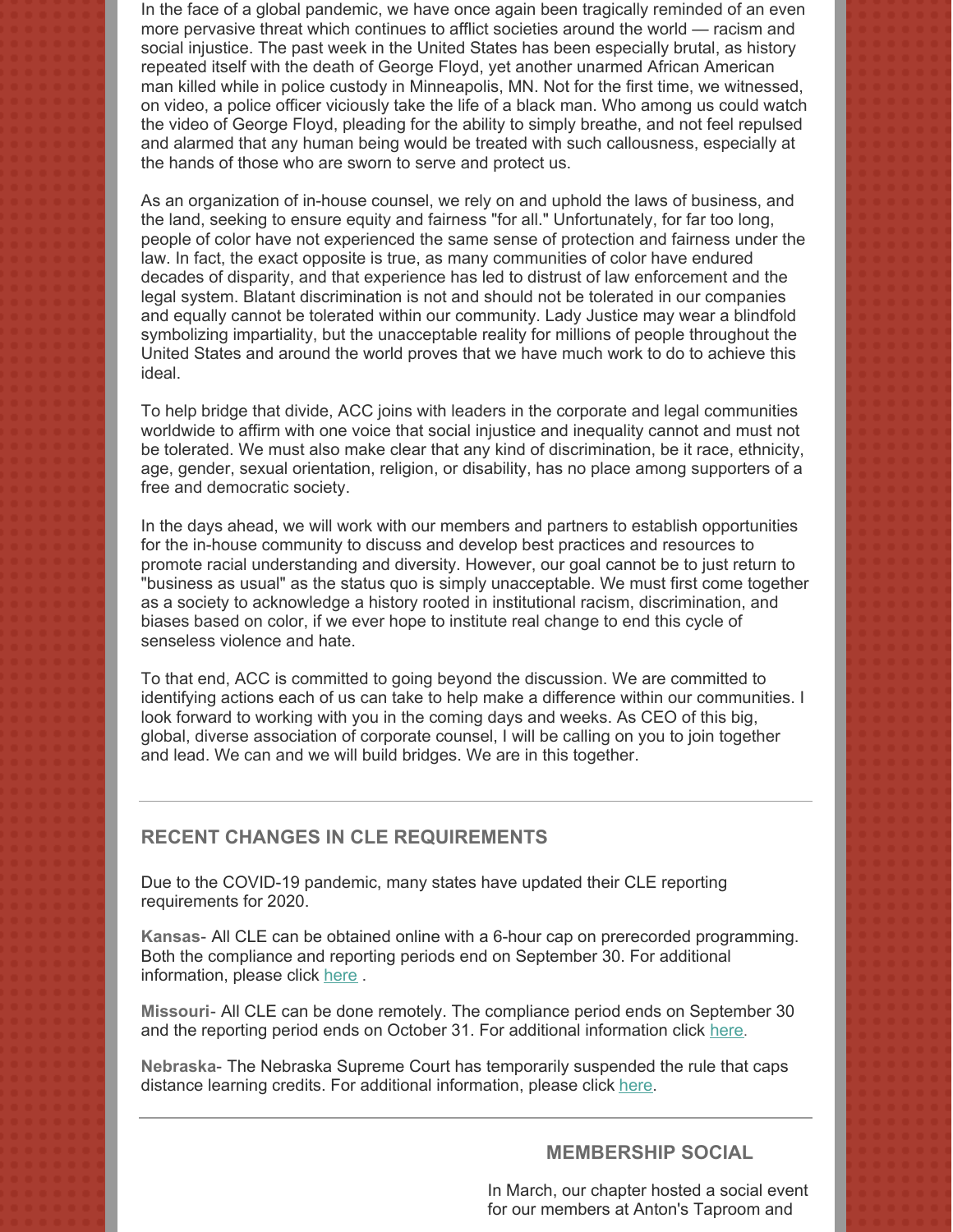



Member Social at Anton's Taproom & Restaurant

Restaurant in the Crossroads Arts District. Members were able to catch up with old friends and mingle with new ones at one of Kansas City's premier steakhouses.

#### **MEMBERSHIP GIVEAWAY**

As a special new member recruitment incentive, our chapter is holding a giveaway for two registration packages to the ACC National Annual Meeting! The giveaway has been extended through July 31. To qualify for the drawings, there are two ways to be eligible:

Referral Contest- ACC Mid-America Chapter members who refer a colleague or friend that becomes a member by July 31, 2020, will be entered to win one of the packages. If you refer someone, please email Lori [Beck](mailto:mid-america@accglobal.com) with their contact information so that she can verify once they have joined.

New Member Contest - All new members who join by July 31, 2020, will be entered to win one of the packages.

Membership information can be found at: [https://www.acc.com/membership/beco](https://www.acc.com/membership/become-a-member) me-a-member.

Each package includes reimbursement for annual meeting event registration and reimbursement for up to \$500 worth of travel expenses (a value of up to \$2,175). The ACC Annual Meeting will be held in Philadelphia on October 13-16, 2020, and more information can be found at: <https://www.acc.com/annualmeeting>.



Jennifer McAdam and Patrick Courtney, Pro

#### ACC MID-AMERICA CHAPTER PRO BONO COMMITTEE



The Pro Bono Committee met in March at Terracon corporate office in Olathe, KS. The committee discussed the Nonprofit Legal Clinic and options to host future events. But in light of the precautions around COVID-19, the Nonprofit Legal Clinic originally